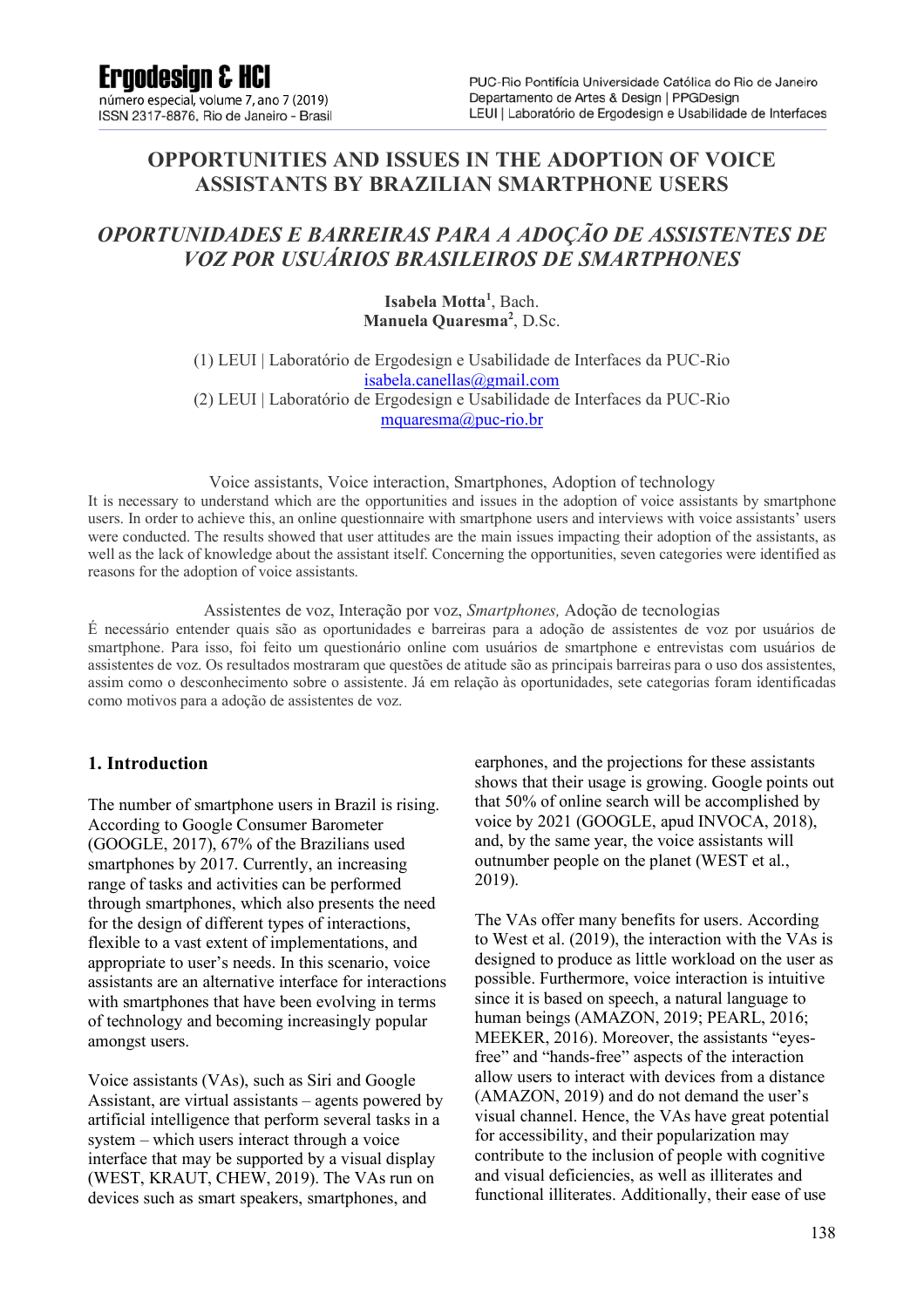número especial, volume 7, ano 7 (2019) ISSN 2317-8876, Rio de Janeiro - Brasil

can improve users' experiences with smartphones generally.

Despite the advantages of the VAs, there are several issues in the interaction that may lead to decreased levels of adoption by smartphone users. Firstly, unless the user is wearing earphones, it is not possible to control the propagation of the VAs' auditory output or who will be listening to it. Furthermore, although voice recognition technology is advancing, issues in query recognition and interpretation are still recurrent and affecting the system's performance (QUARESMA, MOTTA e ARAUJO, 2018).

It can be argued that the positive and negative characteristics of voice assistants may impact users' experience with VAs and their adoption of such interfaces. Nevertheless, it is still unknown how those issues affect smartphone users' real usage of VAs. This paper addresses part of a study with users aiming to assess if and which characteristics of the VAs are opportunities and issues for the adoption of such systems by smartphone users.

### **2. Dimensions affecting the use of voice assistants**

Various factors may affect users' acceptance of technology and their experience with it. Firstly, an information system's **perceived usefulness** has been related to users' acceptance of information technology. Davis (1989) has defined perceived usefulness as "the degree to which a person believes that using a particular system would enhance his or her job performance" (DAVIS, 1989, p. 2). The literature concerning the VAs shows that perceived usefulness is related to VAs usage. McLean & Osei-Frimpong (2019) observed a significant effect of utilitarian benefits on Alexa's usage through an online questionnaire with Amazon Echo users. Accordingly, a survey conducted by comScore showed that, amongst the reasons for not using a smart speaker, the participants agreed that the VA is "not relevant"  $(40\%)$  and "not very useful"  $(23\%).$ ROBART, 2017, p. 19).

Secondly, the literature indicates that VAs acceptance and adoption by users may be influenced by its **perceived ease of use**, which is defined as "the degree to which a person believes that using a particular system would be free of effort" (DAVIS, 1989, p. 2). Moriuchi (2019) conducted an online survey that revealed a significant relationship

between VAs' perceived ease of use and users' engagement with these systems. In line with this possibility, a study done by Invoca (2018) showed that almost half of the participants stated that their VA fails to recognize commands at least a quarter of the time and that only 33% of the users try to repeat a query after three failed attempts.

Furthermore, users' **attitudes towards the use** of VAs may impact their adoption of such systems. According to Osgood (1957): "attitudes are referred to as 'tendencies of approach or avoidance' or as 'favorable or unfavorable.'" (OSGOOD, 1957, p. 189). Indications found by Moriuchi (2019) point out to an effect of users' attitudes on their actual engagement with VAs. In line with this possibility, the before mentioned survey conducted by comScore showed that 24% of the respondents do not use a VA because they feel uncomfortable talking to their device (ROBART, 2017). Similar tendencies were found by Newman (2018), who observed through focus groups and interviews with smart speaker users that they consider unnatural talking to a computer. Additionally, Maués (2019) gathered opinions of voice interface users in focus groups and showed that users are particularly uncomfortable with interacting through voice when they are in public spaces.

Moreover, the literature indicates that users' **perception of privacy risks** may be a factor impacting their acceptance of VAs. McLean and Osei-Frimpong (2019) identified through an online questionnaire that such dimension acted as a moderating factor for the usage of Alexa by Amazon Echo users. Similarly, focus groups carried out by Newman (2018) showed that people who do not own a smart speaker are concerned about companies listening to their private conversations and that such privacy issues are a reason for not using a smart speaker in their homes.

Besides the before-mentioned dimensions, McLean and Osei-Frimpong (2019) identified, through an online questionnaire, two additional factors that impacted the use of Alexa by Echo users. In the first place, the **symbolic benefits:** "the extent to which an individual perceives to gain a symbolic reward such as making a favourable impression on others" (GOODIN, 1977, apud MCLEAN & OSEI-FRIMPONG, 2019, p. 7). Similarly, Moriuchi (2019), showed that users' engagement with VAs and their perception of its usefulness and ease of use are affected by users' subjective norms: "the belief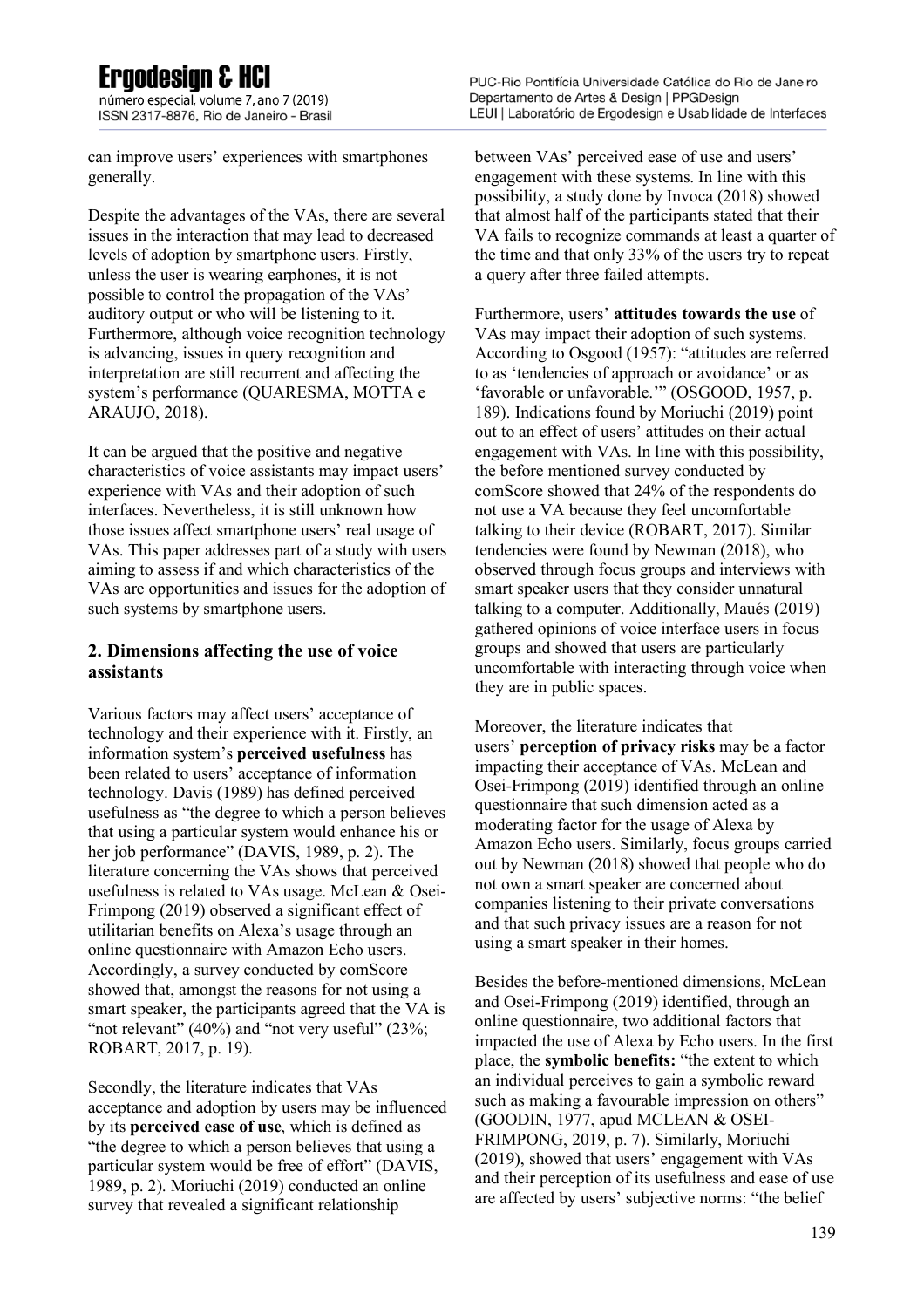## Frandesian & HCI

número especial, volume 7, ano 7 (2019) ISSN 2317-8876, Rio de Janeiro - Brasil

that an important person or group of people will approve and support a particular behavior." (HAM, JEGER, & FRAJMAN-IVKOVIC, 2015, apud MORIUCHI, 2019, p. 2).

Additionally, the McLean and Osei-Frimpong (2019) identified the effects of VAs' **social benefits** on its usage. This dimension is related to a machine's social presence, that is, characteristics that make users believe to be in the presence of a social entity, as well as its social attractivity, which happens when machines mimic a human's pleasant behavior (HEERINK et al., 2010, apud MCLEAN & OSEI-FRIMPONG, 2019). Other indications in the literature strengthen the possibility that such a dimension may be related to VAs usage. Purington et al. (2017) analyzed users' online reviews of the Amazon Echo and observed that almost half of the reviewers would referrer to the Amazon's assistant as "Alexa" or a personal pronoun, therefore showing personification tendencies. Moreover, the authors identified a relationship between the VA's personification and users' reported satisfaction with the product.

Finally, users may have an **expectation for the VAs' functioning** that may influence the use of these products. Nass and colleagues (NASS & MOON, 2000; NASS & BRAVE, 2005) have demonstrated through a series of experiments that humans tend to mindlessly attribute social norms and characteristics of human-human interaction to human-computer interaction (HCI). The perception of gender and its social constructs were observed in users' interactions with computers that provided voice-based feedbacks (NASS & MOON, 2000). Similarly, when users had to perform a task with a computer, they showed a tendency to cooperate or to attribute blame to the machines depending on the task's outcome (NASS & BRAVE, 2005). Thus, considering that VAs mimic human characteristics such as speech and personality and that users tend to translate their communication norms to HCI, it is possible to argue that users might have an expectation for the VAs functioning, and this perception may affect the way they interact with it.

The literature points to the main dimensions that may influence the adoption of VAs. Nevertheless, it can be observed that the majority of the studies reported were conducted with users outside of Brazil. Moreover, the available publications approach VAs in any device, and not specifically in smartphones, which have specificities such as the

support of a visual display, for example. Therefore, it is necessary to investigate Brazilian smartphone users' opinions about the interaction with VAs to understand which are the significant issues and opportunities to the adoption of such systems.

#### **3. Method**

#### **3.1. Online questionnaire**

An online questionnaire was elaborated to gather data on Brazilian smartphone users' usage and experiences with VAs on the Eval&Go platform (EVAL&GO, 2019). This paper presents part of the survey's results, addressing the answers of smartphone users who have sporadic VAs' usage frequency (a few times a year) or who do not use such systems. Thus, the questionnaire results will address issues in the use of VAs and the reasons stated by participants for not using them.

The online questionnaire was sent to participants through social media and chat apps. The remote approach to the survey was chosen to gather a high number of answers. Participants were smartphone users over 21 years old. The questionnaire's average completion time was five to seven minutes, and the questions were divided into the following sections: 1) introduction; 2) VAs usage; 3) Reasons for not using VAs, and; 4) Profile data (figure 1).



Figure 1. Questionnaire's structure.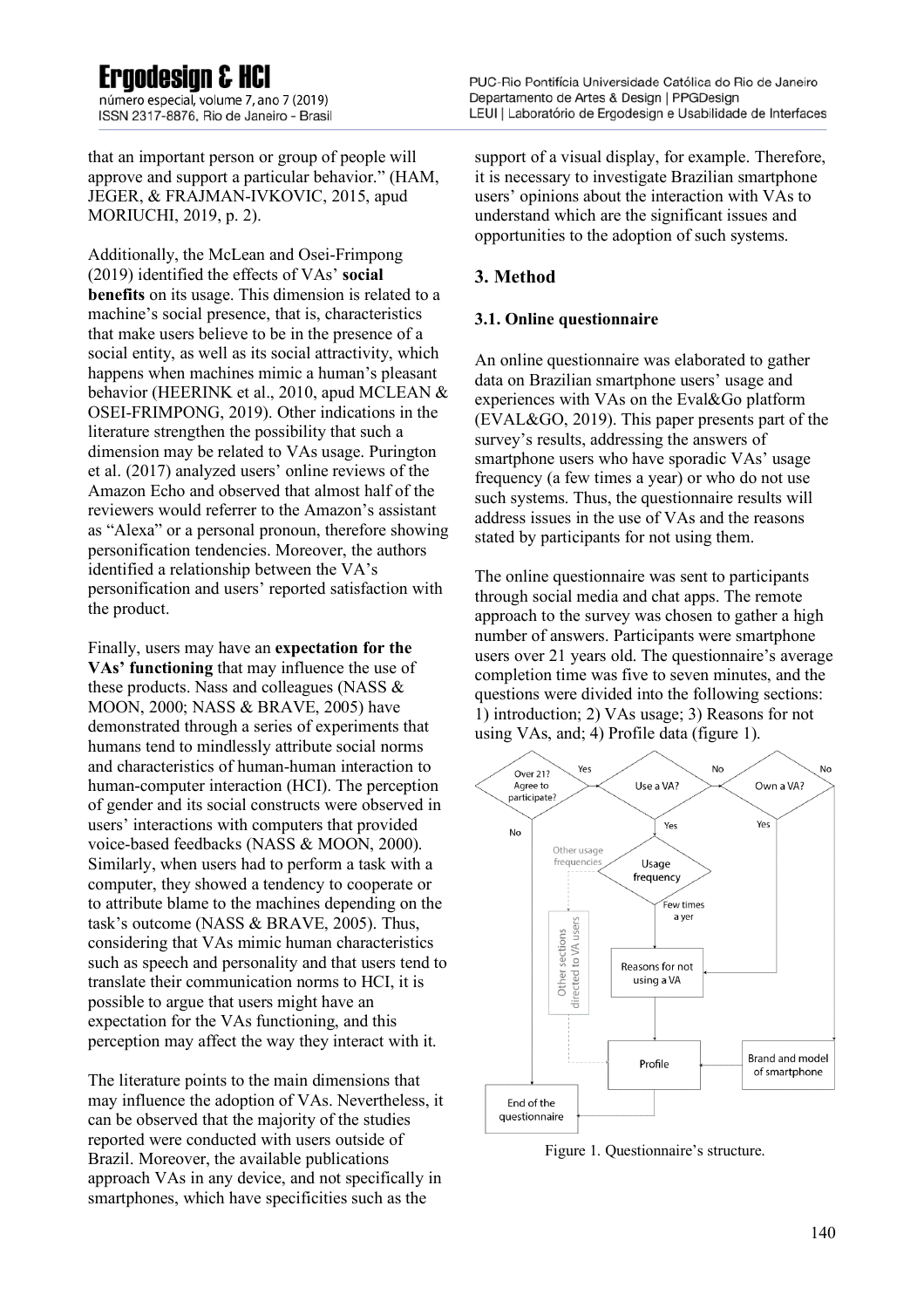número especial, volume 7, ano 7 (2019) ISSN 2317-8876. Rio de Janeiro - Brasil

In the introduction, participants were presented to the research and its goal and should agree to answer the questionnaire. In the following section, the respondents answer questions concerning their VA usage: "Do you use voice assistant?"; "Do you have a voice assistant in any device?"; "In which devices do you have a voice assistant?". Participants who did not have a VA also answered the question: "What is the brand and model of your smartphone?". This question served the purpose of assessing if users knew if they had a VA, or not. Other participants continued to the third section.

In order to evaluate which characteristics were perceived as issues for the adoption of VAs by smartphone users, evaluation scales were developed. The questions started with the phrase: "I do not use voice assistants because  $\qquad \qquad$   $\ddot{ }$  followed by several statements accompanied by 5-point Likert scales, which went from "strongly agree" to "strongly disagree." The scales (table 1) were developed based on the dimensions indicated by the literature as impactful for the use of VA, and on previously conducted interviews with users of voice interfaces. In table 1, the left column shows such dimensions, and the right column presents the corresponding developed statements. The statement concerning privacy risks was adapted from McLean and Osei-Frimpong (2019).

In the last section, participants answered questions about their profile and were directed to the questionnaire's end. The survey's comprehensibility was assessed through pilot testing with users.

| Perceived<br>usefulness      | I don't know what they can do                                                 |  |
|------------------------------|-------------------------------------------------------------------------------|--|
|                              | They don't have the capability to accomplish the<br>tasks I'm used to perform |  |
| Perceived ease of<br>use     | They take too long to perform tasks                                           |  |
|                              | Using them is hard                                                            |  |
|                              | They can't understand my queries                                              |  |
|                              | They can't recognize words in languages other<br>than my mother language      |  |
| Attitudes towards<br>the use | I feel uncomfortable talking to a machine                                     |  |
|                              | I don't want other people near me listening to<br>what I say or listen        |  |
|                              | I'm used to using my vision to interact with my<br>device                     |  |
|                              | I forget that they exist                                                      |  |
|                              | I get lazy to use them.                                                       |  |
| Privacy risks                | I'm concerned about what will be done with the<br>data they gather about me   |  |

PUC-Rio Pontifícia Universidade Católica do Rio de Janeiro Departamento de Artes & Design | PPGDesign LEUI | Laboratório de Ergodesign e Usabilidade de Interfaces

| Functioning<br>expectation | They can only understand me in silent places                        |
|----------------------------|---------------------------------------------------------------------|
|                            | I need to use simple words and speak slowly<br>when I speak to them |

Table 1. Variables and statements presented to the participants, which had a 5-point Likert scale as answer options.

All data were analyzed in Excel 2017 (MICROSOFT, 2017). The questions concerning VA usage were analyzed in terms of percentage, while the scales were analyzed through class Median. Post hoc test was conducted with a Z-test in order to identify significant differences in the percentage of agreement with the statements. The Ztest used an alpha significance level of 0.05.

#### **3.2. Interviews with VAs' users**

The online questionnaire served the purpose of identifying reasons for smartphone users not adopting VAs. Nevertheless, it is also essential to understand the VAs' characteristics that led users to adopt them. This type of investigation points out the opportunities in the interaction with VAs that may be used to increase smartphone users' adoption of such systems. In order to achieve this understanding, interviews with smartphones' VAs users were conducted. The participants were smartphone users that used at least one VA (Siri and/or Google Assistant; GA) at least once a month.

As for the interviews' procedure, the participants were welcomed and then read and signed a term of consent. Users also filled a form about their profile information, developed on Google Forms (GOOGLE, 2019). After that, a general explanation about the research and its goal was provided, and the open-ended interview began. The participants were asked to talk about why and how they started to use a VA in their smartphones.

The participants' responses were analyzed through a content analysis method based on Bardin (1977). Firstly, the users' answers were transcribed and gathered in a single document. Then, a fluctuating reading was conducted to identify categories of responses in a bottom-up approach. The categories were created based on *content units* observed in the participants' answers, which indicated the users' opinions and reasons for the use of VAs. These content units were registered in tables, alongside their respective *context units*, parts of the users' speech that put content units in context (as illustrated by table 2). Following the identification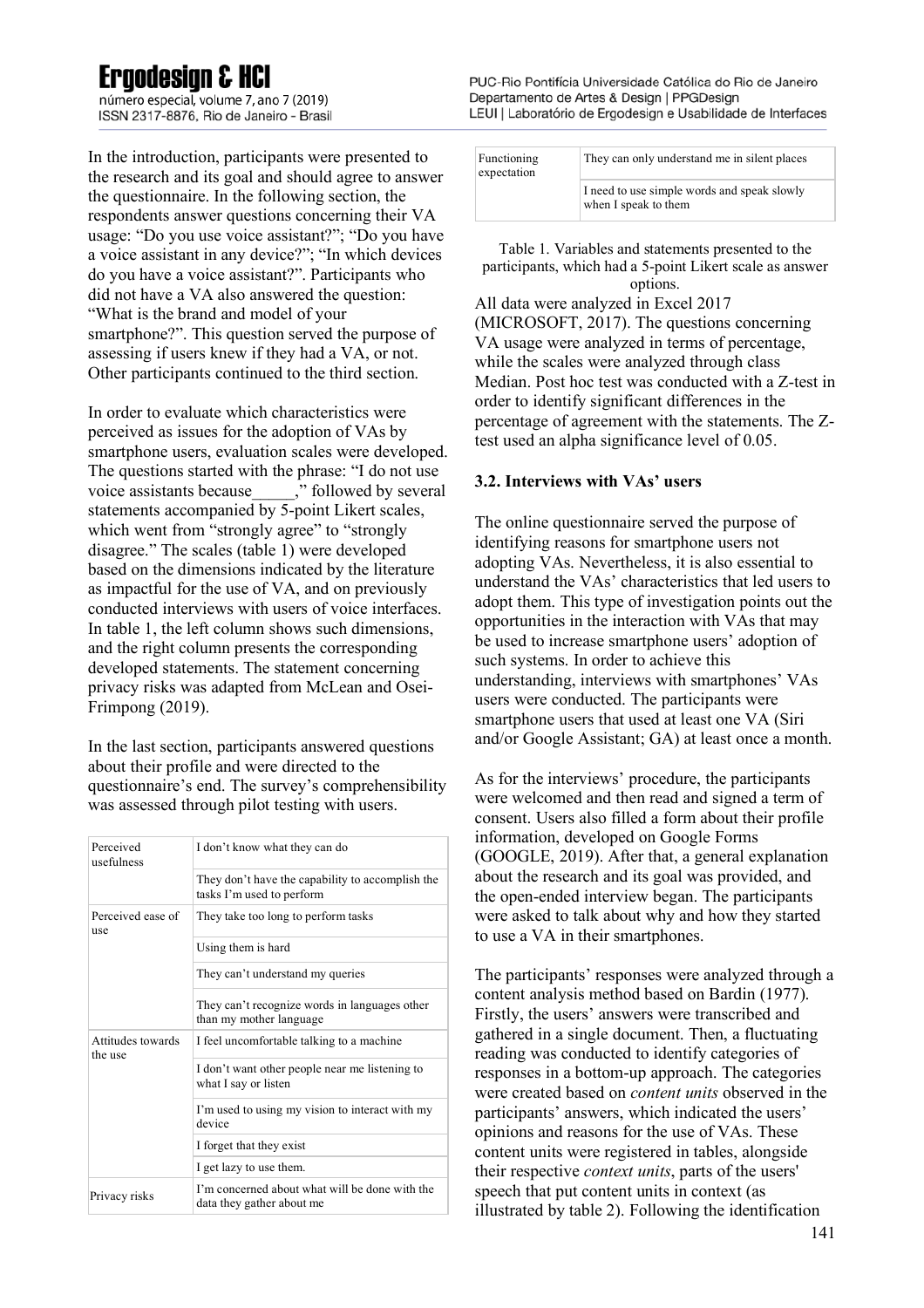# Frandesian & HCl

número especial, volume 7, ano 7 (2019) ISSN 2317-8876. Rio de Janeiro - Brasil

of all categories, the number of participants observed for each category was accounted.

| <b>Context unit</b>                                                             | <b>Content unit</b> |
|---------------------------------------------------------------------------------|---------------------|
| Dude, total curiosity. I like<br>technology, and to be up to date<br>with stuff | Total curiosity     |

Table 2. Example of content analysis.

#### **4. Results**

#### **4.1. Questionnaire's results**

The online questionnaire received answers starting from May 27th until June 4th, 2019. A total of 532 responses were recorded, amongst which 522 were in accordance with the questionnaire requirements. As mentioned before, this paper only addresses part of the questionnaire's results: The answers from smartphone users who do not use a VA or who reported a sporadic usage frequency ( $n = 257$ ). Out of the valid user answers, not all participants reached the end of the survey, but uncompleted responses were also considered in the analysis since the majority of the questions were not obligatory. Thus, the number of respondents for each question (n) presented in the following sections may vary.

### **4.1.1. VAs' usage**

The VAs' usage section of the questionnaire aimed to assess if participants had any VA. Figure 2 shows that 69% of the users stated having a VA in some device. This group of participants continued to the survey's next section.

Figure 1 also illustrates other types of responses given by participants. 13% of them declared not having a VA in any device, 7% stated not knowing if they had a VA, and 11% confirmed that they had a VA, but did not know how to activate it. These groups of participants were directed to the question, "What is the model and brand of the smartphone you use? (Ex: Samsung Galaxy S8, iPhone 6 etc)".



Figure 2. Percentage of respondents who do not use a VA by usage. The question was, "Do you have a voice assistant in any device? (smartphone, watch, etc.)"  $(n=257)$ .

The analysis of the question concerning the brand and model of the respondents' smartphones revealed inconsistencies. Amongst the answers, there were several models of iPhone (6, 7, 8, and X) and some Samsung Galaxy (S8 and S9), which are models running Siri and Google Assistant, respectively. These results indicate that a reason for users not adopting a VA may be their unawareness of the VA's existence. Furthermore, figure 2 illustrates that a considerable percentage of the participants who do not use a VA (from 19% to 31%) may present such behavior for not knowing if they have a VA or how to activate them, and even for believing that they do not have a VA. This data shows that the lack of knowledge about the VA and its functioning may be a reason for not adopting such systems.

#### **4.1.2. Issues in the use of VAs**

The participants who had a VA answered a series of questions related to the causes for them not to adopt a VA. Users tended to neutrality for the following statements: "They can only understand me in silent places," "They take too long to perform tasks," "They can't recognize words in languages other than my mother language," "I'm concerned about what will be done with the data they gather about me," and "I don't know what they can do." As for the other statements, figures 3 to 10 illustrate the results of the analysis of the class Median. The class Median is pointed out by the red icon in the images.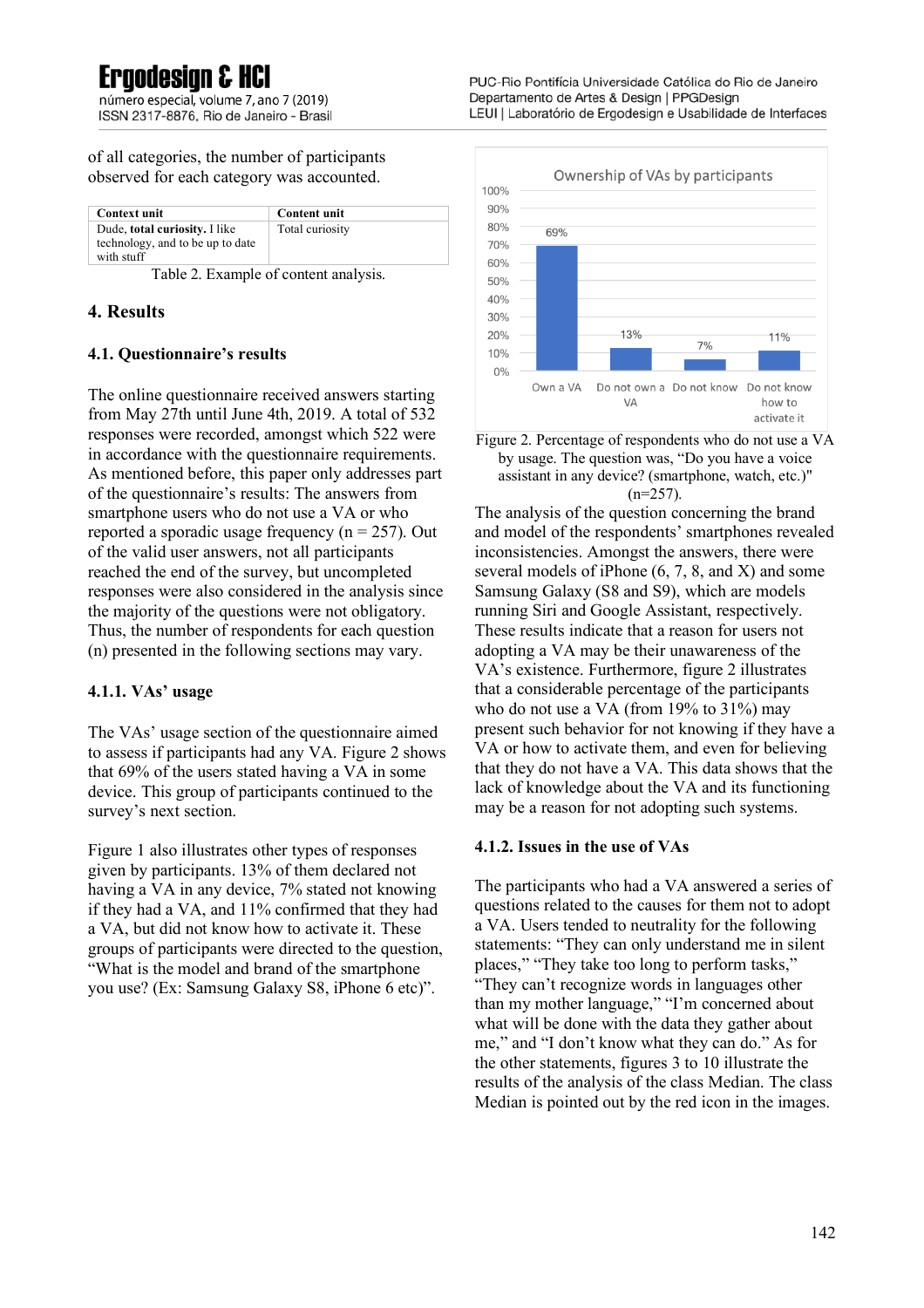## Frandesian & HCl

número especial, volume 7, ano 7 (2019) ISSN 2317-8876, Rio de Janeiro - Brasil



Figure 3. The tendency of concordance with the statement, "I do not use voice assistants because: I feel uncomfortable talking to a machine." Class Median = disagree.  $(n = 184)$ .

The participants tended to disagree that being uncomfortable talking to a machine is a reason for not using a VA, which is related to their **attitude towards the use** of VAs (figure 3). Moreover, participants also disagreed that using a VA is difficult (figure 4), a characteristic that is related to the VA's **perceived ease of use**.



Figure 4. The tendency of concordance with the statement, "I do not use voice assistants because: Using them is hard." Class Median = disagree  $(n = 181)$ .

The class Median analysis indicates the statements with which participants agreed. Firstly, the smartphone users who answered the questionnaire agreed that they do not use a VA due to the need to use simple words and speak slowly when interacting with the VA (figure 5). This statement is related to their **expectation of the VAs' functioning.**  Furthermore, participants pointed out an issue related to the VAs' **perceived ease of use** as a cause for its disuse: The problems with query recognition (figure 6).

PUC-Rio Pontifícia Universidade Católica do Rio de Janeiro Departamento de Artes & Design | PPGDesign LEUI | Laboratório de Ergodesign e Usabilidade de Interfaces



Figure 5. The tendency of concordance with the statement, "I do not use voice assistants because: I need to use simple words and speak slowly when I speak to them." Class Median = agree ( $n = 186$ ).



Figure 6. The tendency of concordance with the statement, "I do not use voice assistants because: They can't understand my queries." Class Median = agree  $(n=183)$ .

Moreover, the respondents tended to agree with statements related to their **attitude towards the use of the VAs.** Not wanting other people to hear their interactions with the VA (figure 7), the habit of using a visual interface (figure 8), the forgetfulness about the VA (figure 9), and the laziness towards using these systems (figure 10) were amongst the causes with which respondents agreed for not using a VA.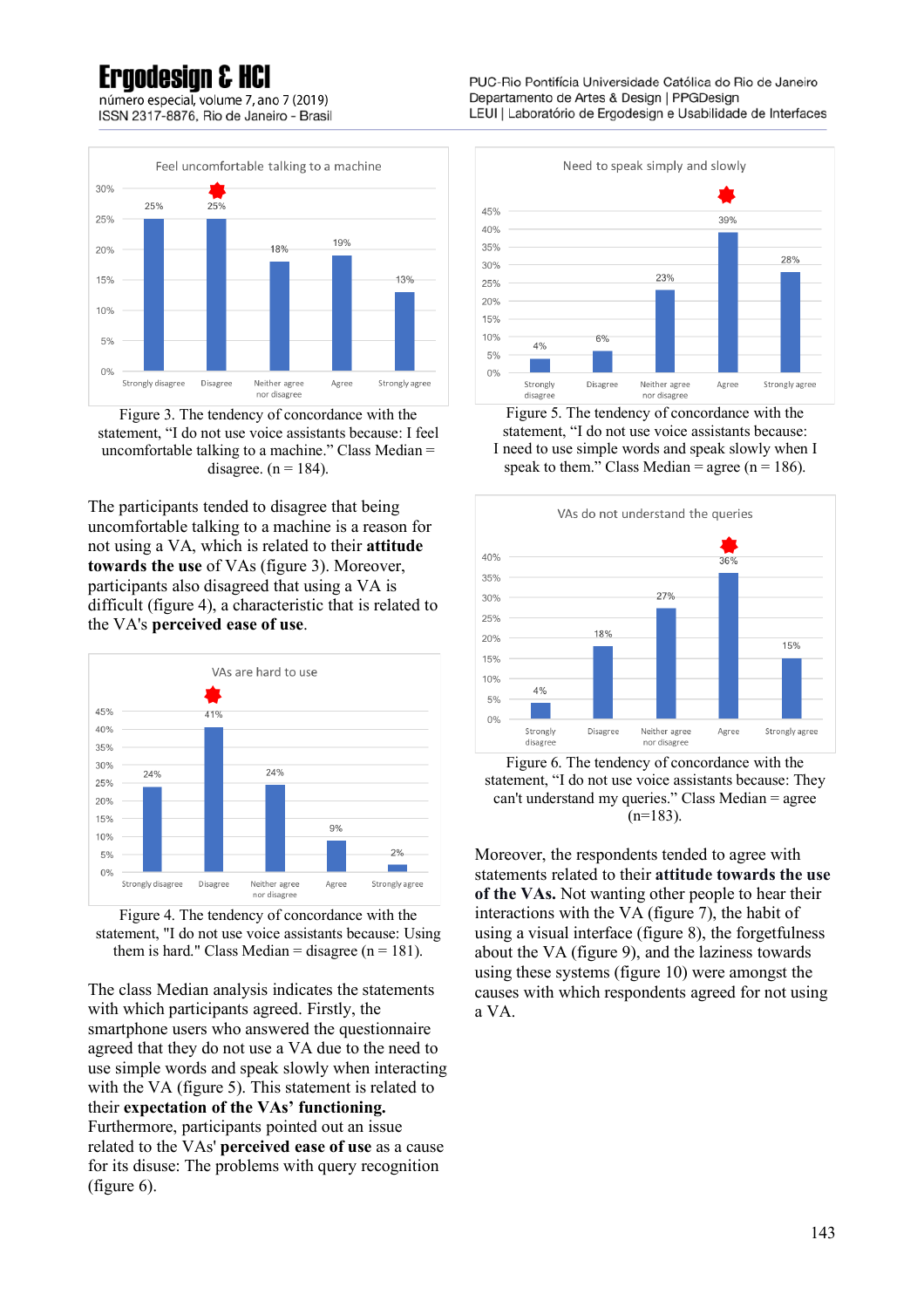número especial, volume 7, ano 7 (2019) ISSN 2317-8876. Rio de Janeiro - Brasil



Figure 7. The tendency of concordance with the statement, "I do not use voice assistants because: I don't want other people near me listening to what I say or listen." Class Median = agree (n = 185).



Figure 8. The tendency of concordance with the statement, "I do not use voice assistants because: I'm used to using my vision to interact with my device." Class Median = agree ( $n = 182$ ).





PUC-Rio Pontifícia Universidade Católica do Rio de Janeiro Departamento de Artes & Design | PPGDesign LEUI | Laboratório de Ergodesign e Usabilidade de Interfaces



Figure 10. The tendency of concordance with the statement, "I do not use voice assistants because: I get lazy to use them." Class Median = agree ( $n = 176$ ).

Furthermore, Z-tests were conducted to assess differences in the percentage of participants who agreed with the various statements. The Z-test showed some significant differences (figure 11).

The statement with which more respondents agreed was, "I forget that they exist", which had a significantly higher percentage of agreement than the other phrases, except for the "laziness" statement ( $Z = 1.45$ ,  $p = 0.1$ ). The phrases related to other people listening to the interactions, to the habit of using a visual interface, and to the need to speak simply and slowly with the VA did not show any significant difference amongst themselves. Nevertheless, these phrases had a significantly higher percentage of agreement when compared to the statement, "They can't understand my queries"  $(Z = 4,325, p \le 0.001; Z = 2,996, p = 0.01; Z = 3,448,$ p=0.001), which had the lower percentage of agreement amongst all statements.



Figure 11. Comparison between the percentages of users' tendencies of agreement with the statement that had a class Median of "agree".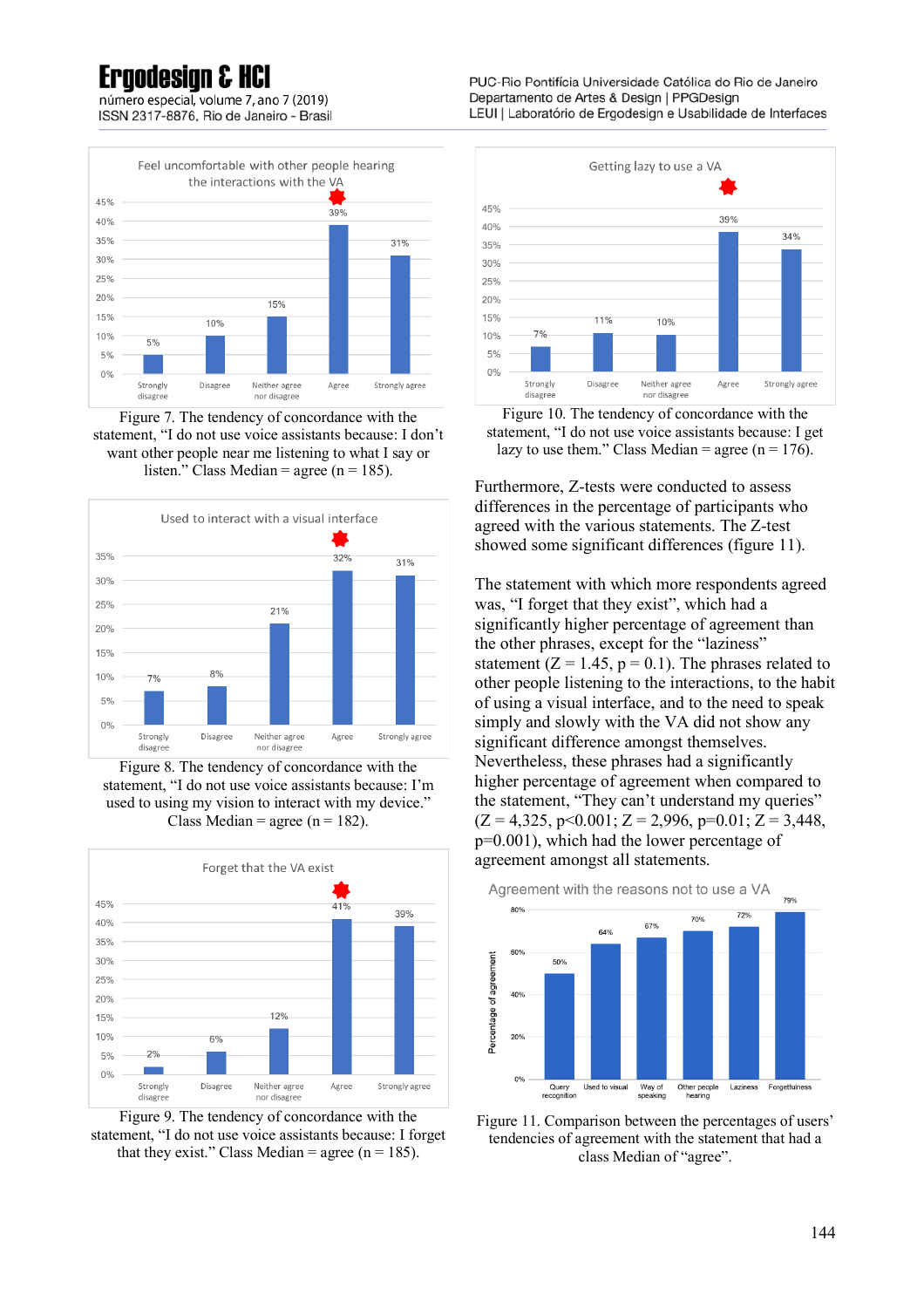número especial, volume 7, ano 7 (2019) ISSN 2317-8876. Rio de Janeiro - Brasil

The questionnaire's results indicate some tendencies concerning the issues for the adoption of VAs. Firstly, the participants' neutrality towards some statements related to the VAs' **perceived ease of use** points out that usability issues are not the main reason for smartphone users not using a VA. This possibility is reinforced by the fact that even though respondents tended to agree to the statement "They can't understand my queries", this phrase had a significantly lower percentage of agreement when compared to all other statements. Furthermore, the respondents tended to neutrality towards the perception that the VAs can only understand commands in quiet environments, which points to the absence of an **expectation of functioning**  concerning voice capture. These results may indicate that usability issues and expectations for voice capture functioning are not the main reasons for users not adopting VAs precisely because they do not frequently use these systems.

However, the results also indicate the existence of an **expectation of the VAs functioning** concerning the way users speak to the VAs, even though the participants do not use a VA frequently. This perception may also influence the way users interact with the VAs, leading them to speak slowly and using simple words, and ultimately being a reason for not adopting the VAs. It is necessary to further investigate how users construct such functioning expectations without regular interactions with the VAs.

Participants' neutrality towards **privacy risks** in the results shows that concerns with their data may not be an issue for the adoption of VAs by Brazilian smartphone users. Moreover, the respondents also tended to neutrality towards the statement, "I don't know what they can do", which indicates that users may be unaware of all the VAs' capabilities. This unawareness may be an issue to the adoption of VAs because it might affect its **perceived usefulness.**

Finally, the participants' tendencies of agreement with the statements related to users' **attitudes towards the use of VAs** indicates that this dimension may be the main issue for the adoption of VAs. As illustrated by figure 11, four out of the most significant issues for the use of VAs were related to attitudes.

#### **4.2. Opportunities for the adoption of VAs**

In order to understand the causes that led smartphone users to adopt VAs, an open-ended interview was conducted. A total of 20 users were interviewed, and seven categories of reasons for the adoptions of VAs were identified in their answers. Firstly, the most cited cause for starting to use a VA – mentioned by 12 participants – was a **curiosity towards the technology**. The users argued that they enjoyed exploring new technology in general, or that they discovered the VA and decided to try it in order to understand how the voice interaction functions.

"I started using it because it was a novelty, my previous cellphones didn't have it, and I started using to test and check it out." (P3)

"Amongst the several discoveries of new functionalities of the iPhone, this [Siri] was one which was added [to my life]." (P20) "I started using it for pure technology curiosity. Because I am like that, I like to check out stuff in the technology area, try it out, to see how they are, and also to check its limits, the barriers, what I can do and what I can't. That's what made me test it for the first time." (P8).

Furthermore, the content analysis revealed that a reason for users adopting the VAs were the **influence of other people in their lives who already used these systems**. Nine participants mentioned that they started using a VA after observing other people interact with it or because a friend, family member, or partner recommended it.

"I remembered that I had a friend of mine that used it very often, like, for making phone calls and stuff, and I had a friend that used it for everything. (...) So, we had several conversations that only continued because he went to Google - his phone was an Android - because he went to Google and asked for something and it found the result. So, I was like, 'Dude, this is so nice!'. So, this was how I started to create a habit to use it more and more." (P5).

"I remember that my sister, not very long ago, she started using the Google Pixel. So, she got home someday and, 'wow, that's nice', and, 'now it has the new Google Assistant, and it works like this'. She started showing me the functionalities." (P16).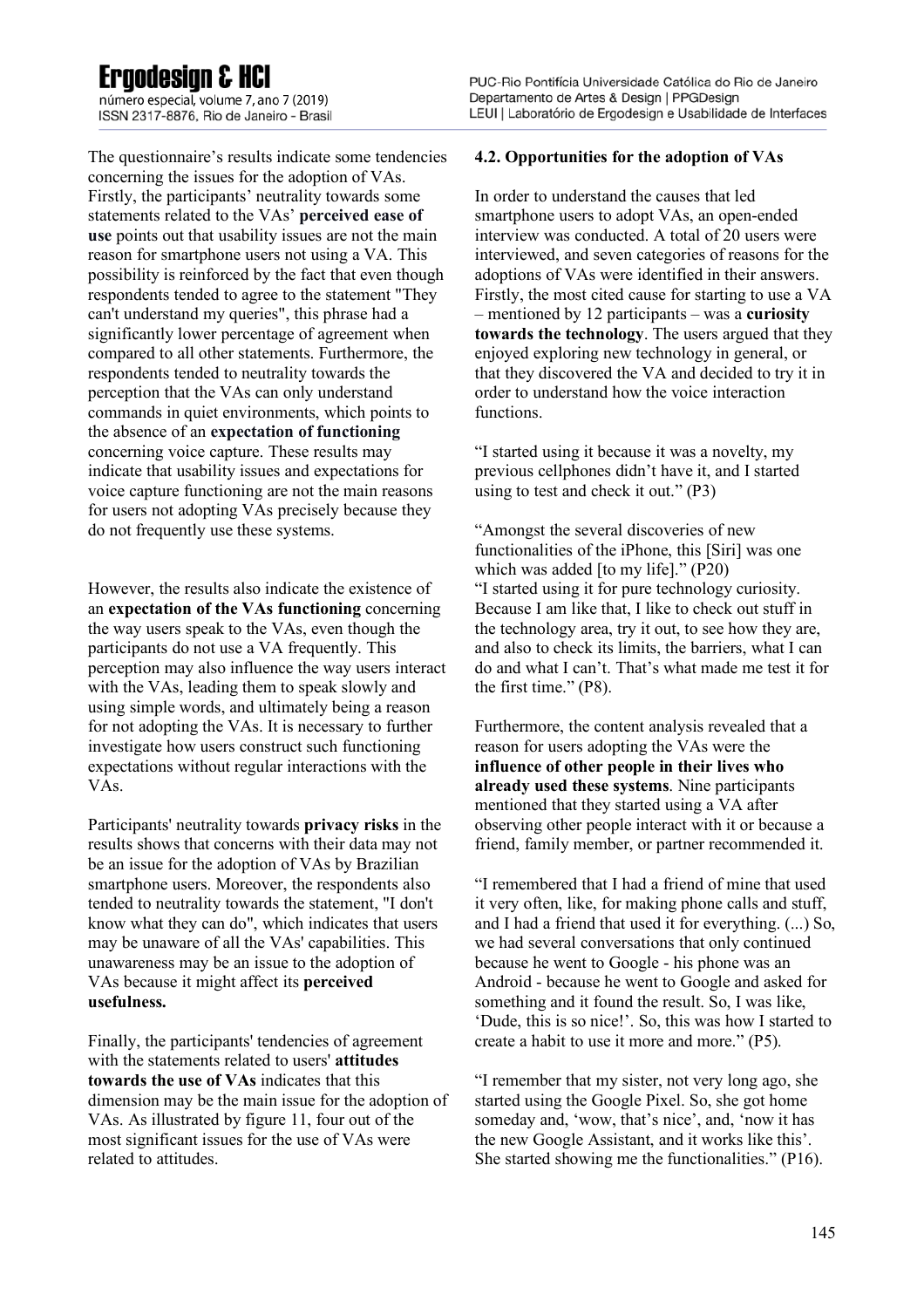## Frandesian & HCI

número especial, volume 7, ano 7 (2019) ISSN 2317-8876. Rio de Janeiro - Brasil

"Because, just like many other things, it's a tendency that you just follow without even knowing where it came from. You simply do it and incorporates it to your routine as it was obvious." (P19).

Moreover, it was observed that the use of a VA as a **source of entertainment** led users to adopt these systems. Nine participants explained that they started using a VA because they were bored, or to make jokes and play with their families and friends, using the system for its entertainment factor rather than its practical functions.

"So, one day I was hanging out with my friends, just chatting at somebody's place. And then, someone started to show it, 'Hey Google, say my name.' And it said a really funny name, and then it started to say a lot of funny things we asked it. So, I thought, 'The assistant is nice.', and started using it." (P7).

"Like, this thing of 'tell me a joke.' is a feature that not everybody knows it does, and I remember that by the time it was released, that was a lot of crazy stuff it did. So, I didn't really use its practical functions, it was like, 'Oh man, what a funny thing.'" (P9).

Similarly, it was observed through the analysis that some participants started using a VA because they liked its "**assistance" factor or personality**.

"Because I always found it really interesting these things like... It's an artificial intelligence that does stuff for you." (P12).

"Like, it is just a part of my imagination, of someone who watched science fiction as a child and thought that things that worked by voice commands were way cooler than by gestural commands. I used to watch some movies of things that obeyed gestural commands, and I didn't think it was as cool. By voice, it was a situation that you could have servants, right? I thought that was very nice." (P19).

Additionally, nine participants mentioned that they started using the VAs because of its **practical benefits** for their routines. Users cited that the interaction with VAs is fast, practical, and that they are able to interact with their smartphones from afar and simultaneously with other tasks they perform.

"Just to unlock my phone, it already takes some time. So, if I need to call someone urgently, it's just saying the person's name." (P4).

"When I'm very busy, and I have a lot of things to do at the same time, I can't just stop all the time and check my phone to search for something. When I'm studying, and there's something that I don't know, I think it's faster speaking than stop everything I'm doing to unlock the phone, etc." (P7).

Another category identified in the analysis was the **perception of the VAs usefulness and proper functioning**. Six interviewees cited that, in their first voice interactions, the VAs adequately fulfilled their request and delivered an adequate response, or that the VAs skills could be useful for their lives.

"I think it was this moment when I realized that I could do some actual stuff with it, that if I asked it to search for something, it would. So, I was like, 'okay, then."." (P15).

"The first time you try it and it works, you come to a conclusion that, 'maybe this is actually practical.'. Then, you don't see a reason not to use it, adopt it." (P14)

"Coincidentally... Man, my first use to it was to check the weather, and I think I built this perception that 'the weather always works, the rest is uncertain.'." (P16).

Finally, two users mentioned that they started using the VA due to **traffic safety.**

"I started using the assistant for a safety factor, my physical integrity, and of other people. As I started to drive much more in the last years coming to the university, I think I felt really unsafe not having someone by my side to type my messages for me or a system that could do it for me." (P11).

### **5. Conclusion**

The increasing number of tasks that can be performed through smartphones poses the need for novel means of human-computer interaction. The voice assistants are an alternative to the visual interfaces that offer several benefits to users' interactions with smartphones. Nevertheless, the adoption of such systems by users is influenced by a variety of the voice interaction's characteristics, which may be opportunities that leverage the users'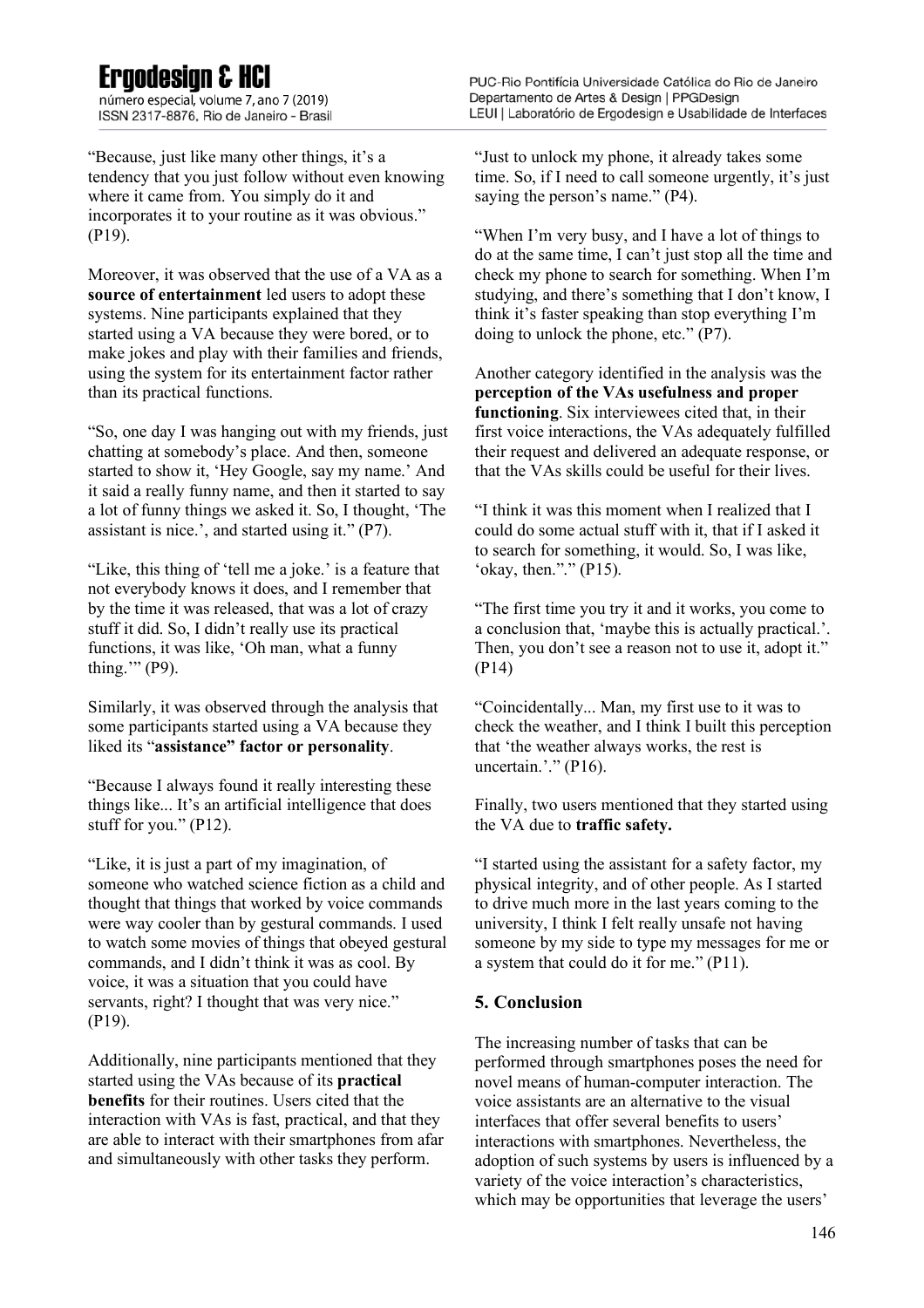número especial, volume 7, ano 7 (2019) ISSN 2317-8876. Rio de Janeiro - Brasil

acceptance of it or issues that bring challenges to the use of these systems. The literature offers indications of impactful factors in the use of VAs. However, the literature does not specifically approach the use of VAs in smartphones. Moreover, few studies have been conducted with Brazilian users. Thus, this study aimed to assess if and how the smartphone's VAs characteristics affect the adoption of these systems by Brazilian smartphone users. An online questionnaire was conducted with non-users of VAs in order to survey the issues that lead participants not to use these products. Furthermore, VA users were interviewed to identify the reasons for their adoption of VAs.

The questionnaire's results showed that the main issues in the use of VAs are related to users' attitudes towards the use of these systems. The laziness in using the VAs, their forgetfulness, users' habit of using visual interfaces, and their concern that other people may listen to their interaction were the main reasons with which participants agreed for not using a VA. Similarly, the interviews' analysis showed that a positive attitude due to the "assistance factor" and the curiosity about the new technology led smartphone users to start using a VA. These tendencies are in accordance with the literature (ROBART, 2017; MAUÉS, 2019; NEWMAN, 2018), which indicates that attitude impacts the use of VAs.

Nevertheless, it was observed in the interviews that characteristics related to the VAs social benefits were reasons for the adoption of such systems. The VAs personality was mentioned by participants, as was their entertainment factor. Furthermore, the results indicate that the symbolic benefits are impactful for the adoption of such systems. Watching other people interacting with the VAs arouse the interviewees' interest in using these products, and participants also mentioned the use of the VAs for playing with other people. Additionally, it can be argued that users' curiosity for technology may be related to their wish to be up to date with such products, which might be associated with a social status.

Therefore, characteristics related to social benefits such as the VAs' personality may contribute to evoking positive attitudes towards them, and ultimately impact users' adoption of these systems. Additionally, these traits might increase users' impressions that VAs are futuristic and technological, and therefore perceive their status

value as a product. Such features associated with symbolic benefits may be an opportunity for the acceptance of VAs. For example, activities that enable a group of users to interact together, such as games, jokes, and communication channels, might increase users' interest in the use of VAs.

However, it is also essential that the VAs' practical functions – associated with their perceived usefulness and ease of use – are in accordance with users' needs and expectations. The questionnaire's results showed that despite users perceive VAs as easy to use, they still agreed that query recognition is defective and that the spoken communication with these systems may be unnatural. Considering that the questionnaire's respondents were non-users of VAs, or had a sporadic usage frequency, these results may indicate that the few failed interactions users experienced were impactful for their perception of the VAs functioning. This possibility is in line with Pearl (2016), who argues that once a voice interface fails to fulfill a request, users will be less likely to use it again.

The VAs' perceived ease of use and usefulness are fundamental to users' adoption of these products. As indicated in the interviews' analysis, the perception of VAs' skills' usefulness and practical benefits for users' daily tasks, such as rapidness and easiness, were reasons for starting to use a VA. Also, such positive experiences may contribute to shift negative attitudes, such as the VAs forgetfulness and users' reported sloth in using these products. Thus, users' firsts interactions with the VAs must flow naturally and achieve the desired outcome.

Moreover, the results point out that users' unawareness of information concerning the VAs' functioning and skills may indicate that the way information is being presented to them is not straightforward. This issue may influence users' perception of the system's usefulness since its features may be unclearly presented to users, and ultimately impact their willingness to adopt a VA. Furthermore, according to Saffer (2013), interactions are initiated by triggers, and the more critical the interaction, the more noticeable its trigger. VAs' interactions trigger happens through verbal expressions, such as "Hey Siri" or "Okay Google", or through a non-VA-dedicated button press. Thus, although the possibility to activate a VA through a verbal trigger or a button click in any smartphone screen is convenient, it may turn VAs' triggers too subtle and may contribute to the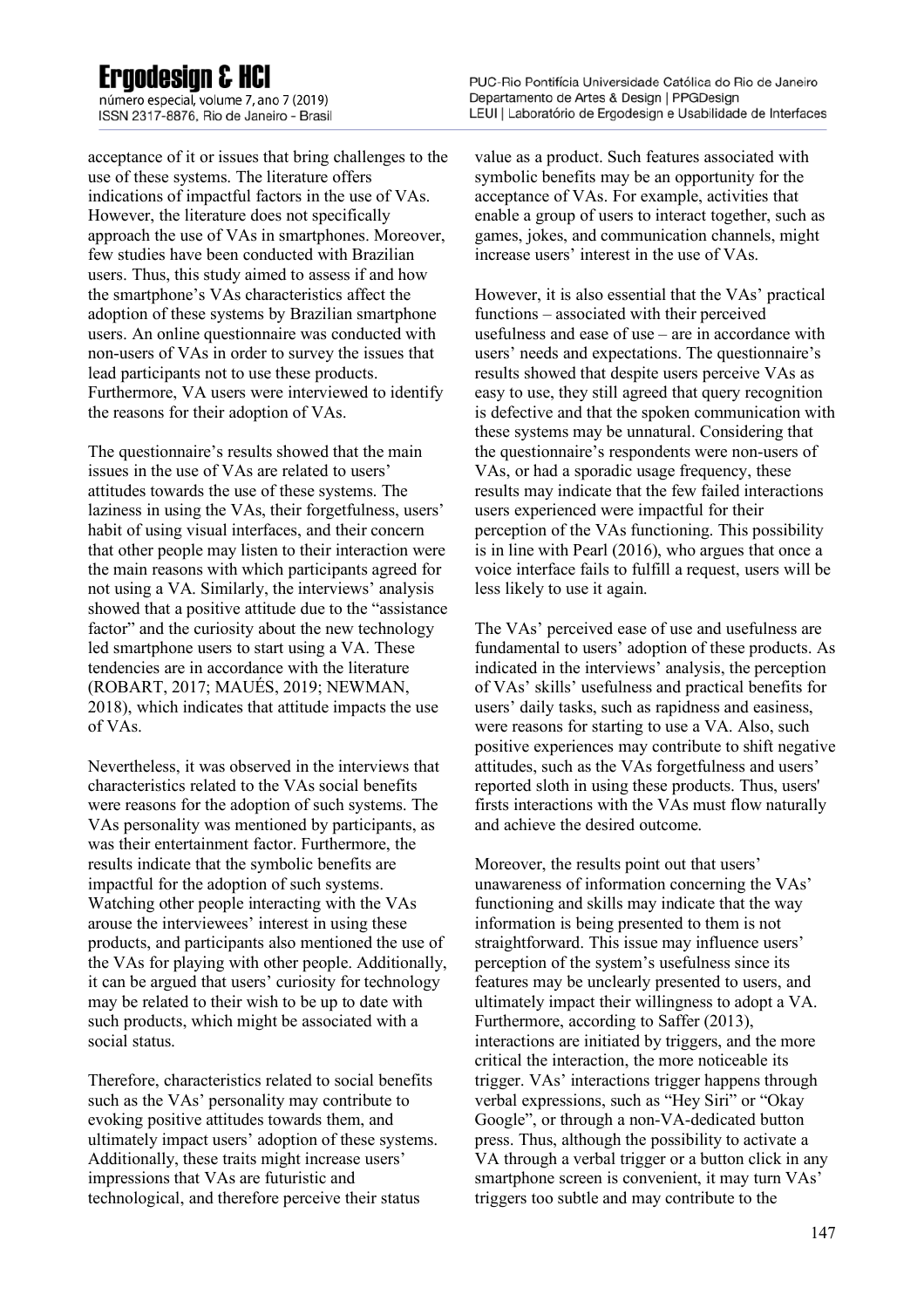número especial, volume 7, ano 7 (2019) ISSN 2317-8876. Rio de Janeiro - Brasil

questionnaire's participants' tendency to perceive the VAs as forgettable.

Additionally, although users tended to agree that they felt uncomfortable with other people listening to their interactions with a VA, concerns with privacy risks were not a major issue for the survey's respondents. These results are divergent to the literature (NEWMAN, 2018; MCLEAN & OSEI-FRIMPONG, 2019), which may indicate a characteristic of Brazilian users. Considering that Brazilian users might accept the use of their private information, the design of VAs' interactions to be used in private spaces such as users' cars or homes may mitigate the effects of their discomfort with interacting in public. Nevertheless, it is fundamental to notice that designers are not exempted from the ethical implications of collecting users' private data.

This study presented issues and opportunities for the adoption of VAs by Brazilian smartphone users. However, it is necessary to point out the limitations of this study. Due to the remote nature of the online questionnaire, it is not possible to assure that it was answered sincerely. Moreover, even though the survey was responded by Brazilian users, the sample for the study is not representative of all Brazil's population.

The study's results show that VAs' traits as personality and symbolic benefits may be leveraged by designers to induce positive attitudes towards the systems and increase users' interest in it. However, it is necessary that the interactions are effective and efficient from the start, and that the information about the VA is presented adequately to users. These considerations may contribute to increase users' adoption of the voice assistants.

### **6. References**

ADELL. E., VÁRHELYI. A., NILSSON. L., The Definition of Acceptance and Acceptability. In:. REGAN, M. A., HORBERRY. T., STEVENS., A. (Eds.) **Driver Acceptance of New Technology.** Farnham: Ashgate, 2014.

#### AMAZON. **What Is a Voice User Interface (VUI)?** Disponível em:

https://developer.amazon.com/pt-br/alexa-skillskit/vui Acesso em 29 de Abril de 2019.

DAVIS, F. D., Perceived Usefulness, Perceived Ease of Use, and User Acceptance of Information Technology, In: **MIS Quarterly**, v.13-3, p.319-340, STOR, 1989. EVAL&GO, **Eval&Go**, 2019. Disponível em: https://www.evalandgo.pt

#### GOOGLE. **Consumer Barometer - Trending.**  2017. Disponível em:

<https://www.consumerbarometer.com/en/trend ing/?countryCode=BR&category=TRN-NOFILTER-ALL>. Acesso em 29 de Abril de 2019.

GOOGLE, **Google Forms**, 2019. Disponível em: https://www.google.com/forms/about/ Acesso em 16 de Março de 2020.

INVOCA, **The rise of voice,** 2018. Disponível em: https://go.invoca.com/ebook-lp-the-rise-ofvoice.html Acesso em 26 de Junho de 2019.

### MAUÉS, M. P., **Um olhar sobre os assistentes de voz personificados e a voz como interface,**  Dissertação (Mestrado em design),

Departamento de Artes e Design, Pontifícia Universidade Católica do Rio de Janeiro, Rio de Janeiro, 2019.

MCLEAN, G., OSEI-FRIMPONG, K., Hey Alexa… Examine the variables influencing the use of Artificial Intelligent In-home voice assistant, In: **Computer in Human Interaction,** Manuscrito Aceito, Elsevier, 2019.

### MEEKER, M., **2016 Internet Trend Reports**. 2016. Disponível em:

https://www.kleinerperkins.com/perspectives/2016 internet-trends-report Acesso em 29 de Abril de 2019.

### MICROSOFT, INC., **Microsoft Excel** (2017), 2017. Disponível em: https://www.microsoft.com/pt-br

MORIUCHI, E., Okay, Google!: An empirical study on voice assistants on consumer engagement and loyalty**,** In: **Psychology and Marketing,** 1-13, Willey, 2019.

NASS, C., BRAVE, S., Wired for speech - How